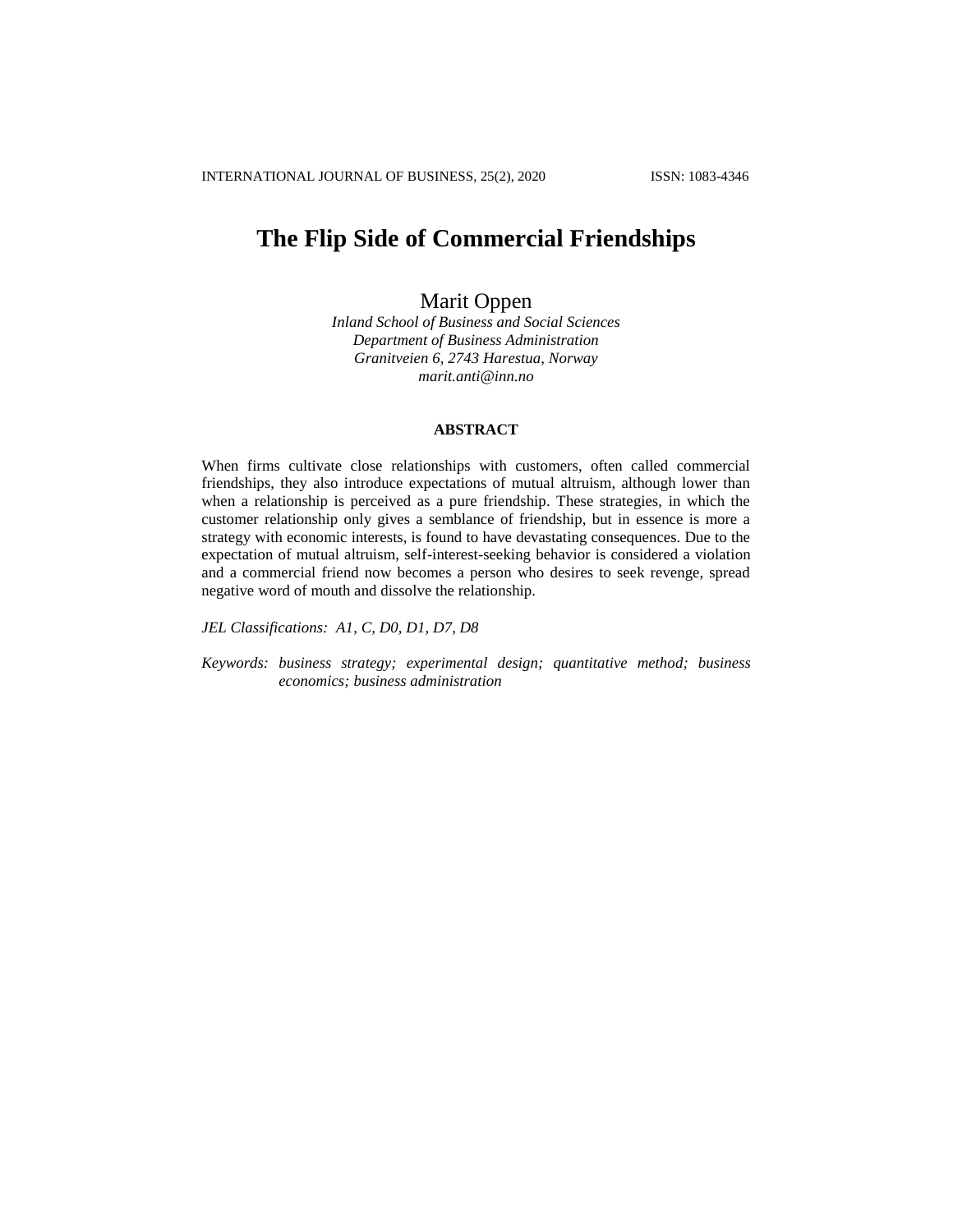## **I. INTRODUCTION**

Cultivating close relationships with customers is a popular strategy with companies, and many researchers have made a strong case for this strategy (Wathne et al., 2001; Haytko, 2004). This strategy is seen by both scholars and practitioners as a potential asset that allows firms to reap a variety of benefits, and it is argued that the survival of an organization, as well as its competitive advantage in the market, is determined by these long-lasting and close relationships with consumers (Berry 1983; Morgan and Hunt, 1994; Sheth and Parvatiyar, 1995; Ravald and Grönroos, 1996). As a result, organizations are encouraging their sellers to "make friends, not transactions", and to "treat your customers as best friends" (Grayson, 2007). However, despite the popularity of these strategies, there have been few in-depth studies about the nature and influences of these relationships from the consumer's perspective (Haytko, 2004). Instead, the focus has mostly been on the importance of and ways to engage in these relationships from the perspective of the firm.

It is unclear how the combination of both friendship-like relationships and commercial interest within the same relationship is perceived from the customer's perspective. Strategies that focus on developing friendships with customers, often called commercial friendship relationships, are assumed to be more than a strictly commercial relationship that focuses on parity value, standardization and repetition (Johnson and Selnes, 2004). They are different from the arms-length relationships that accompany discrete transactions, insofar as the latter does not focus on the social aspects ( Macnneil, 1980) that define friendship ties (Gwinner et al., 1998; Price and Arnould , 1999; Reynolds and Beatty, 1999; Gremler et. al., 2001; Heide and Wathne, 2006; Grayson, 2007). Nevertheless, it might be argued that a commercial friendship is not a friendship because true friends are mutually altruistic and, therefore, they are expected to be unmotivated by benefits that can be used beyond the relationship (e.g. money and status). By contrast, commercial relationships are, by definition, at least partly driven by concerns that are self-interested in nature. Such strategies, in which the customer relationship only gives a semblance of friendship, might be more problematic than assumed.

For example, scholars have argued that when relationships with customers are personalized, norms related to other aspects of life are introduced (Elster, 1989; Price and Arnould, 1999; Grayson, 2007; Ariely, 2008). It is argued that mixing the expectations of commercial relationships with friendships could be a problematic amalgamation of norms that govern very different aspects of life (Price and Arnould, 1999; Grayson, 2007; Ariely, 2008). However, the consequences of such an amalgamation are unclear. While the literature has pointed to the potential for conflicting interests to arise out from the blending of norms that govern commercial relationships and norms that govern friendships, (Ariely, 2008; Grayson, 2007; Elster, 1989; Price and Arnould, 1999b), most of the focus has been on the importance of, and ways to engage in, commercial friendships.

The objective of this article is to examine and understand these relationships and their potential conflict within the context of business by using experiments as an empirical test of whether this can have an effect on business outcomes.

The study finds evidence that the blending is more problematic than previously assumed. The study finds that when developing customer relationships into commercial friendships, the company also develops social norms of mutual altruism that are stronger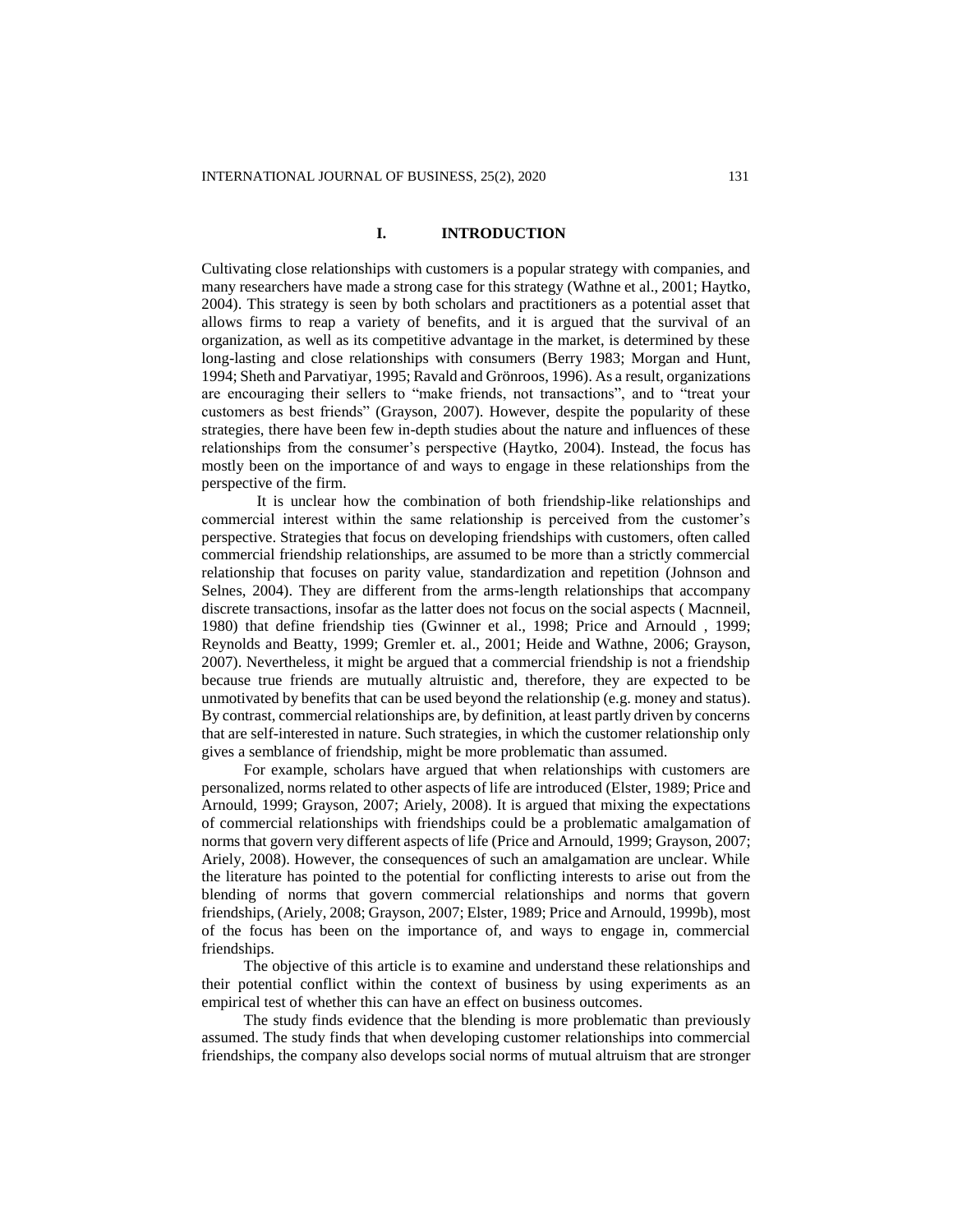than a strictly commercial relationship, but less than a friendship. A disturbing consequence of this is that self-interest-seeking behavior is considered a violation. When commercial friends discover a self-interest-seeking incident, they strike back by desiring to spread negative word of mouth (neg. WOM) and dissolving the relationship, as your commercial friend is now angry and desires revenge. By comparison, a friendship relationship also considers self-interest-seeking behavior to be a violation but chooses to forgive.

As such, this research provides valuable insight into this field in general, and to managers in particular. Thus, by nurturing commercial friendships, the organization not only introduces and establishes norms related to other parts of life, it also cultivates normative structures that constrain future transactions. This knowledge about the social norms activated in the specific circumstance is essential if one is to avoid the sanctions that come from norm violations, even if those violations are unintentional (Hendrick and Hendrick, 2000). Therefore, relationship management and optimal interaction are predicated on marketers having knowledge of issues related to commercial friendships. The study argues that both commercial friendship and friendship consider self-interest behavior as a violation, but due to the nature of commercial friendships' lower degree of altruism they are less willing to forgive a transgression.

#### **II. EXPERIMENTS**

#### **A. Experiment 1: Altruism and Self-Interest-Seeking Behavior**

As argued by most, social norms are cultural codes born out of shared learning experiences. They operate to—consciously or unconsciously—regulate or prescribe certain types of behavior in relation to specific circumstances. In such a view, social norms are shared expectations and mechanisms by which people may gauge what is normal, acceptable and appropriate in a specific context or situation (Elster, 1989; Cialdini et al., 1991; Bicchieri, 2005). For instance, people would typically expect children to behave differently than their parents, or friends to behave differently than their colleagues. Most would expect altruistic social norms, defined as expectations that behavior will be guided by concerns for the needs of others (Piliavin and Charng, 1990), to consciously or unconsciously operate in parent-child relationships. The lack of altruism in this relationship would be seen as completely inappropriate. In addition, social norms of self-interest, defined as behavior that is driven by the concern for one's own self or one's organization, implies an economic goal in which the benefits of others are not taken into consideration. Such self-interest would be considered inappropriate in parent-child relationships for most people, but are more acceptable in commercial relationships.

Within literature on altruism and self-interested behavior, individuals are assumed to perceive their relationships as governed by either altruism or by self-interest, but never a combination of the two. Likewise, the literature on marketing and interpersonal relationships generally treats altruism and self-interest as mutually exclusive (Clark and Mills, 1993). Even so, some argue that individuals might be involved in altruistic relationships of different strengths. The rationale for this argument is that the strength will depend on the relationship, in which most people are expected to behave in more altruistic ways towards their children in comparison to their behavior towards their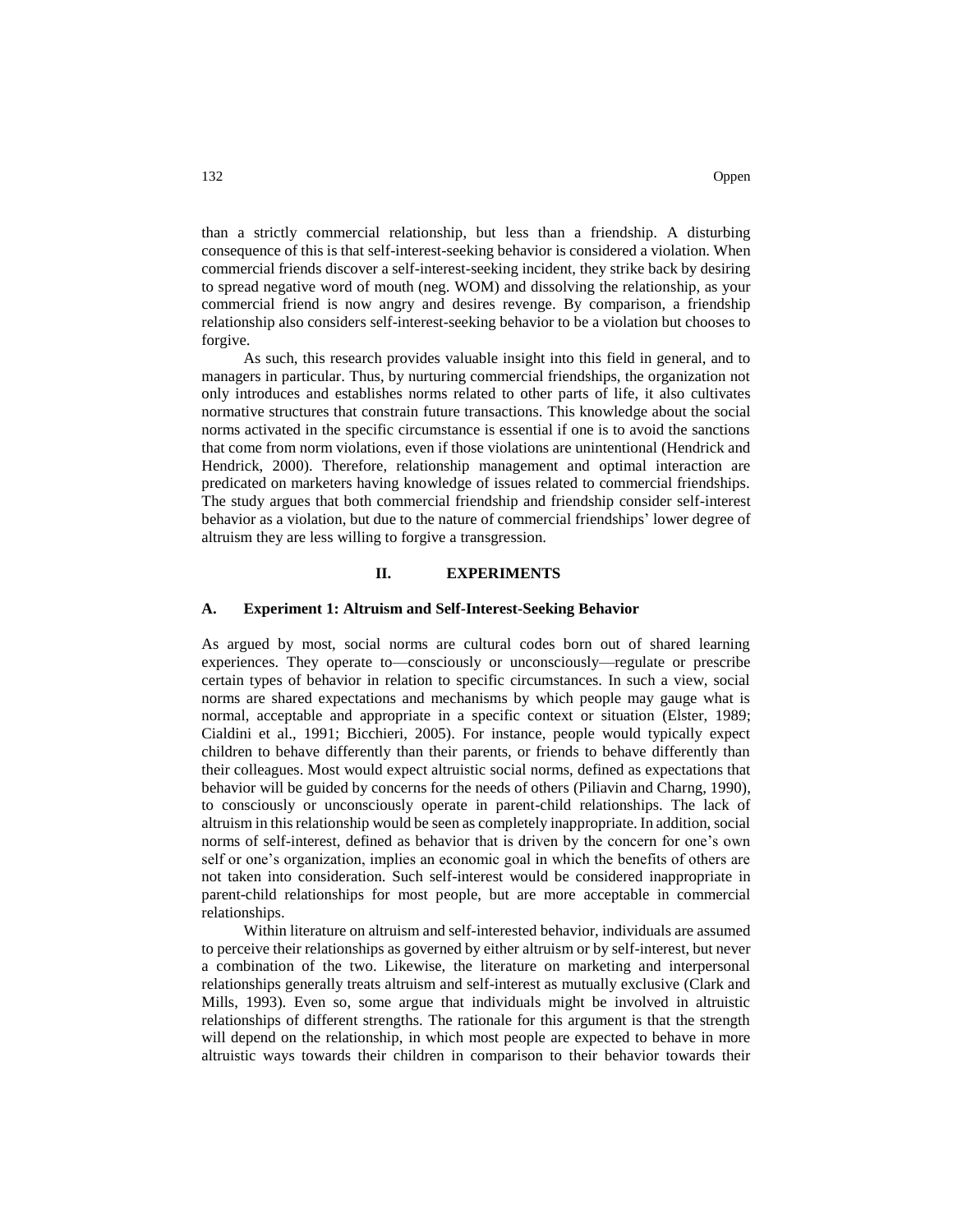friends (Mills et al., 2004). Buyer-seller relationships are thought to have even weaker expectations of altruism. Consequently, all buyer-seller relationships are fundamentally based on exchanges simply by the nature of what it means to be a consumer (Bagozzi, 1975).

H1: Relationships perceived as commercial friendships will contain lower expectations of altruistic (mutual assistance, mutual caring) norms when compared to those seen as friendships, but higher expectations of altruism when compared to ones seen as strictly commercial.

An important part of the theory concerning social norms is that a person who violates social norms in any relationship runs the risk of being subjected to social sanctions, such as anger, indignation, ridicule, distrust or ostracism, guilt and shame (Elster, 1989). Customers might react by having a desire to spread a negative word of mouth (negative WOM) or a desire to dissolve the relationship. As the definitions above suggest, this is because social norms create expectations, and when norms are violated, so too are the corresponding expectations (Elster, 1989; Levine et al., 2000; Metts and Cupach, 2007).

The study argues that different norms govern these relationships, and that these differences will correspond with differences in the desire to dissolve the relationship when violated. If the relationship is perceived as a friendship, the consumer will care more strongly about the other party and will therefore be less inclined to dissolve the relationship in the face of norm violations arising from self-interested behavior. Since strictly commercial relationships do not contain norms of altruism, self-interested behavior is not seen as a norm violation, and hence does not result in a desire to dissolve the relationship. A friendship and commercial friendship both react to a self-interestseeking incident by considering the behavior to be unexpected and becoming angry. However, someone in a relationship developed into a friendship will be more forgiving toward the violation, and not react by desiring to dissolve the relationship.

H2: The propensity to dissolve a relationship upon the discovery of self-interest-seeking behavior is higher in relationships seen as commercial friendships versus those seen as strictly commercial relationships, or those seen as friendships.

Customers who desire to dissolve a relationship are a serious matter for most organizations, but even more serious is a desire to spread negative word of mouth. While the dissolution hurts the organization through the lost sales from a particular customer, spreading negative WOM may result in a damaged reputation and lost sales from other customers or potential customers.

A norm violation might result in the desire to punish and sanction the other party. Nonetheless, this study argues that the probability of these consequences depends on the nature of the relationship. Friendships make it less likely that norm violations will culminate in negative WOM, as a friend will react by forgiving the incident. By contrast, commercial friendships are more likely to result in negative worth of mouth. Strictly commercial relationships do not come with the expectation of altruism, so self-interested behavior does not violate expectations and does not result in negative word of mouth.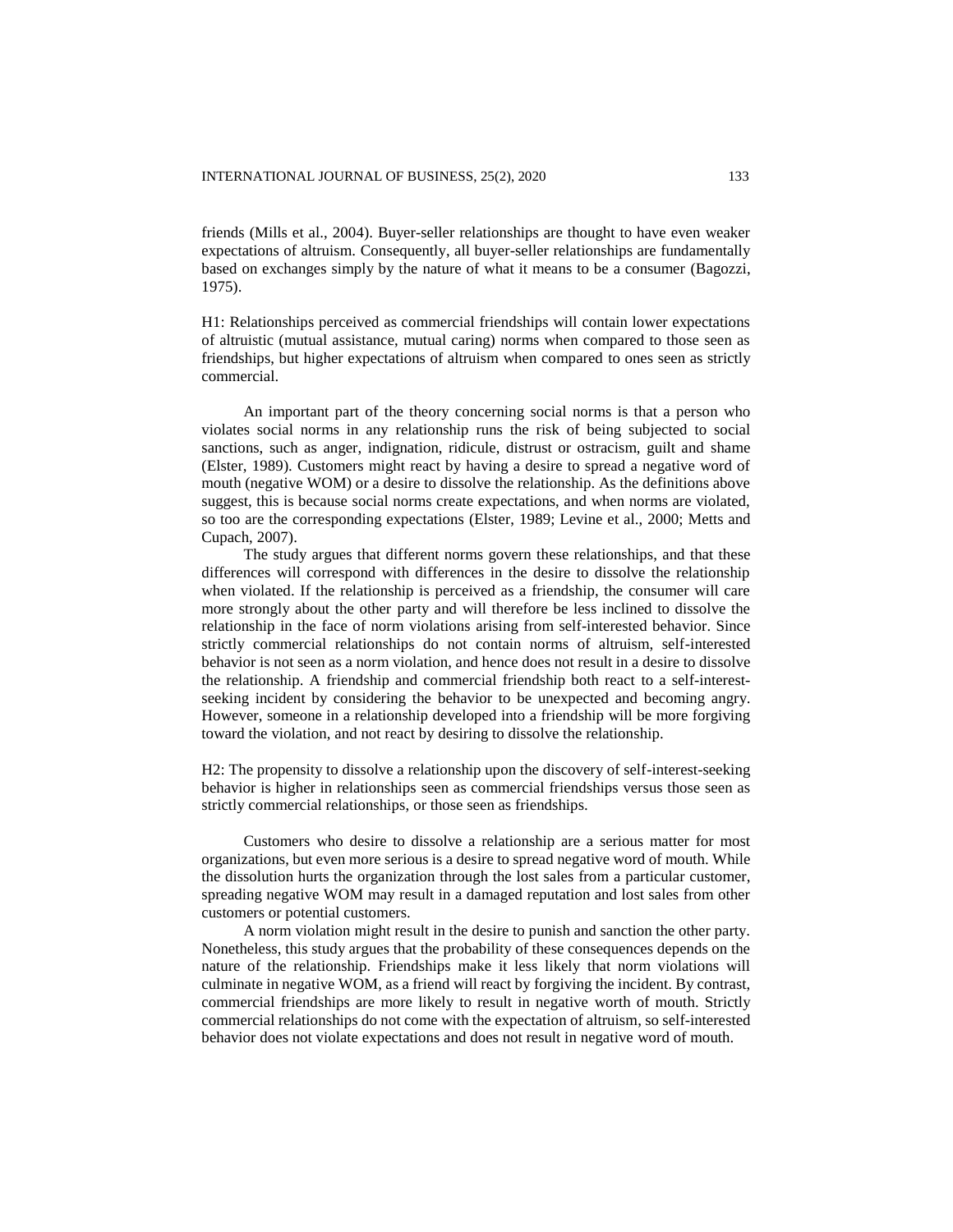H3: In commercial friendships, the discovery of self-interest-seeking behavior will more likely result in the desire to spread negative word of mouth when compared to results from its discovery in strictly commercial relationships or friendships.

#### **B. Method**

#### **1. Design, procedure, stimuli and measures**

Due to the lack of sufficient knowledge of the study at hand, a qualitative investigation was done as a first approach. An important part of these qualitative interviews was to define the concept of commercial friendships, identify their dimensions and how commercial friendship relates to social norms of altruism and self-interest seeking. The interviews indicated that altruism exists in commercial friendship relationships but is not as strong as in a friendship. Other dimensions were closeness instead of distance, social orientations versus commercial orientation, difficult versus easy to break contact with, importance compared to non-importance, and an expectation to spend leisure time together compared to not doing so. All these dimensions seemed to vary in strength, with strictly commercial as the lowest, commercial friendship as stronger and friendship as the strongest. After identifying several dimensions differentiating these relationships, a hypothesis was formulated, and experiments were designed.

The participants were randomly assigned to one of the conditions. Twenty-four undergraduate students were recruited at a university college and 62 were recruited at a central train station in Europe. The participant demographics were 56% males and 44% females, with a mean age of 36. Both the undergraduates and people at the train station were randomly assigned to one of the conditions by having the printed-out documents mixed by a colleague in the same manner as when a deck of cards is mixed. The first page was similar in all three conditions and neither participants nor the researcher had knowledge of which condition they were assigned to. The actual experiment with the undergraduate students began by scattering the participants throughout the classroom to avoid having people looking at each other's answers. Both undergraduates and people at the train station were instructed in the first page to read the scenarios before answering the questions, and that there were no right or wrong answers, but that their immediate and honest answer is what the study was looking for. They were also instructed not to answer those questions they did not understand. They were told not to read through all the pages and then answer, but to read the first page, then the second, then the third, and so on. Lastly, they were also encouraged to use the final page for writing comments about the study. There were 86 participants, although eight were taken out of the analysis because the questionnaire was unfinished or not readable.

All three randomly assigned groups received a similar instruction text: Imagine the following: You have been wanting to buy a new TV for a long time. You have now decided to buy one, and you contact the store you normally use to buy electronic products. The contact with this store has been through one of the employees*.* The strictly commercial condition received the text: You have been a customer there for years, but do not know this person. The relationship can be described as distant and impersonal, but satisfactory. Commercial friendship: The relationship with this particular staff member is good and you think the person is nice. The relationship can be described as a mutually informal and friendly, but professional. Friendship: The contact with this store has been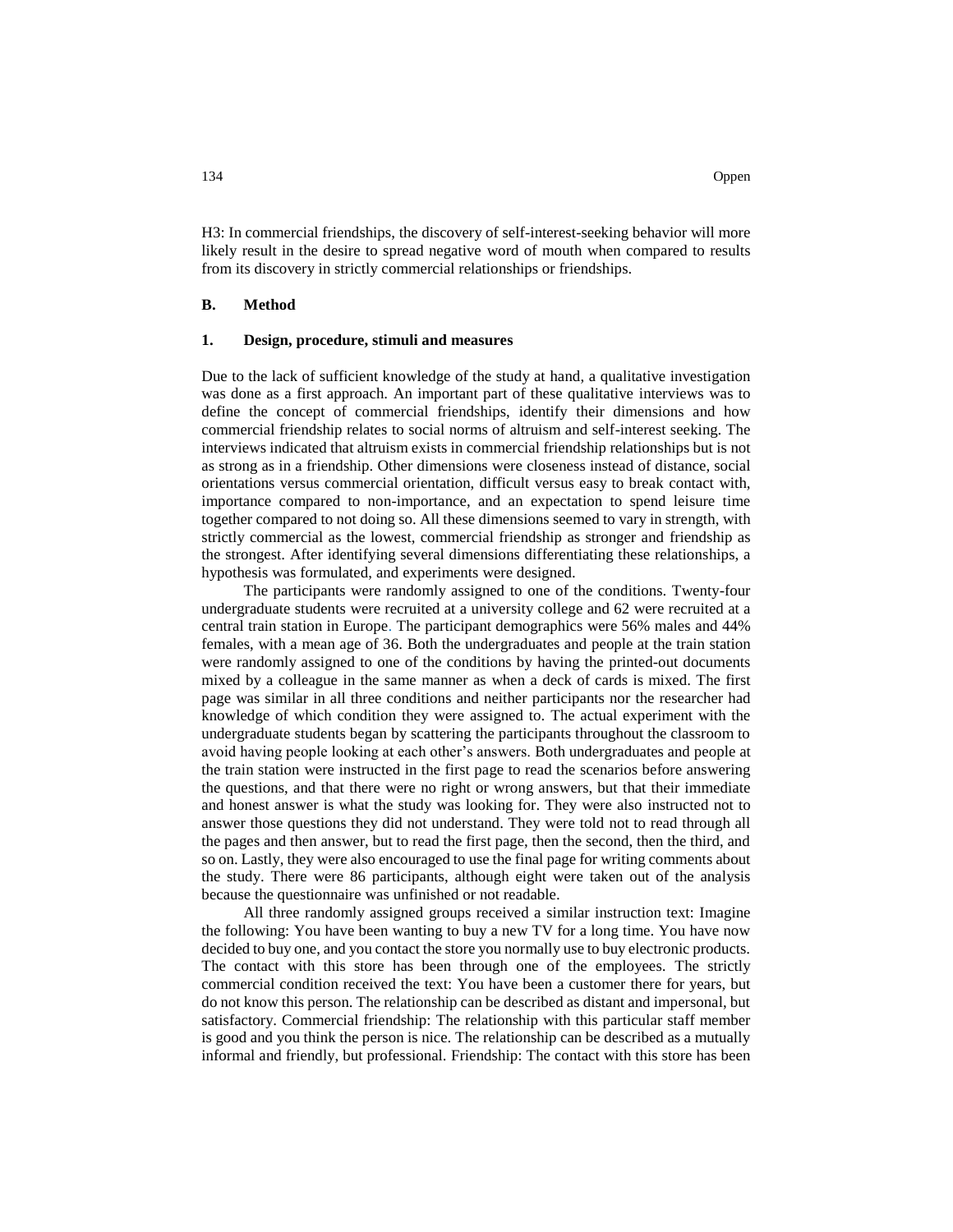through one of the employees who is a friend of yours. This friendship has lasted for years and you often get together in your spare time. You often go to visit each other and have shared both joys and sorrows. The relationship can be described as a mutually close friendship. On the next page after the scenarios there were six manipulation checks and control measures on a 1–12 point bipolar scale (work versus socially oriented, formal versus informal, distant versus close, expecting to spend a free afternoon together versus not, unimportant versus important and difficult to break contact with versus easy), and five items measuring mutual altruism (I don't believe this person cares about me versus I believe this person cares about me; If I need help outside the business, this person would not help me versus If I need help outside the business, this person would help me; If I ever needed help, I don't believe this person would give me unconditional help versus If I needed help, I believe this person would give me unconditional help; I don't care if this person's career is going well or not versus I care if this person's career is going well; I don't care about this person versus I care about this person), which are also measured on a 1–12 point bipolar scale.

Immediately after answering the scenarios and measures describing the relationships, they were randomly divided into two groups: no violation groups and violation groups. The three groups who received a no violation scenario read the following scenario; imagine the following event in this relationship: You have always received discounted prices for the products you have purchased from this person. But the shop recently faced increased costs and can therefore no longer give discounts. You get no rebate this time and must pay full price. Three other groups received a violation scenario: You have always received discounted prices for the products you have purchased from this person. Now other similar shops have closed down and there is little competition. The person, therefore, sees an opportunity to earn more money. You get no rebate this time and must pay full price*.* After this, all the participants answered a manipulation check measure (I think this is selfish); thereafter, they answered three process measures (I am disappointed in this person, this is unexpected, and this makes me angry). After this, they answered the two dependent measures (I will tell others about this, I will not shop there next time), with all these questions measured on a  $1-7$  point Likert scale  $(1 = I \text{ don't agree and } 7 = I \text{ agree}).$ 

## **2. Results**

Results from Study 1 indicate that Hypotheses 1 and 2 are supported. To analyze the experiments, a planned contrast analysis was used to provide information about which group is different from the other groups (Braver et al., 2003).

Manipulation check measures: The results from the manipulation check measures indicate that the manipulation is effective for all three conditions, and all three groups are significantly different in all dimensions found in the qualitative interviews.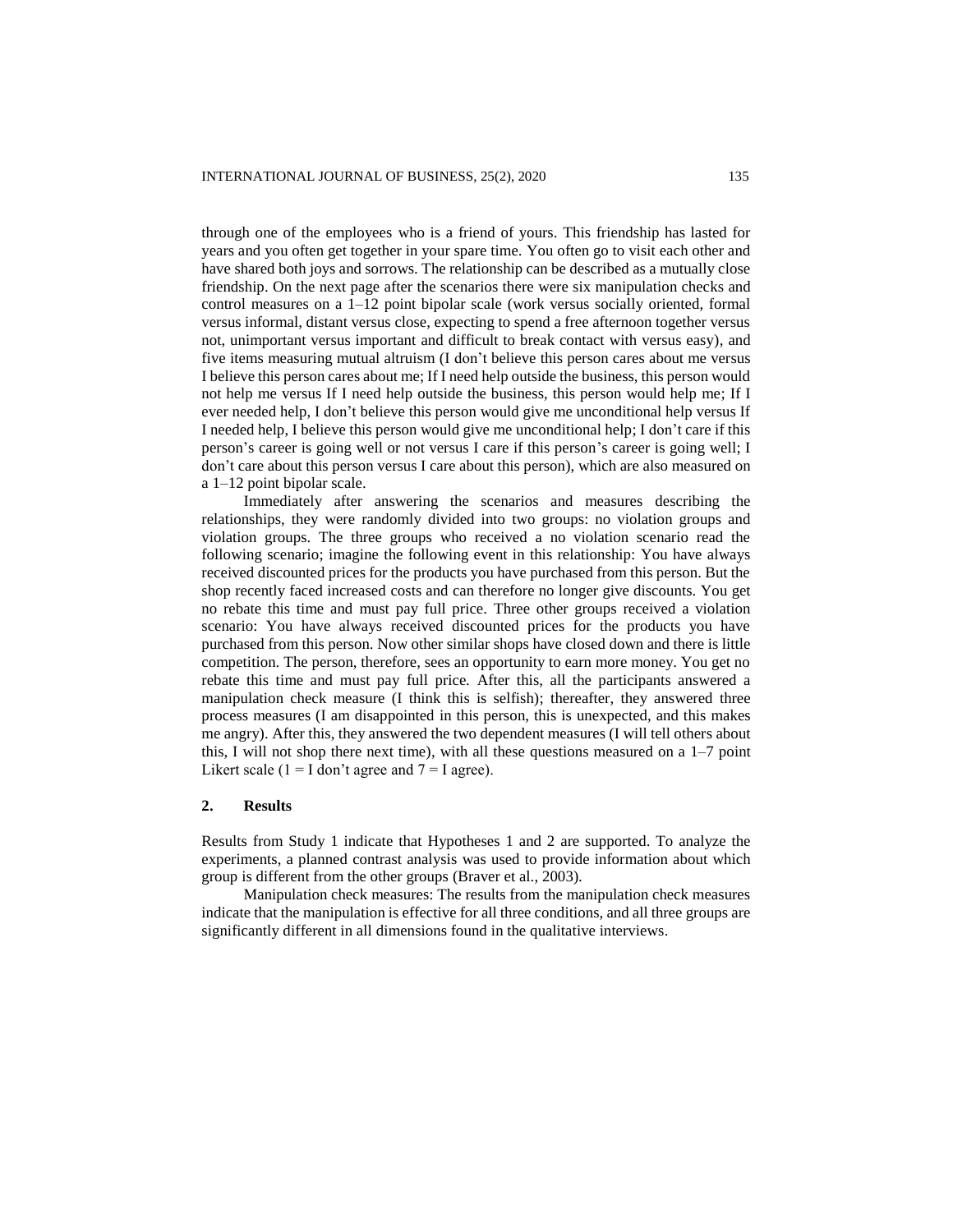| Table 1              |                  |           |          |         |          |           |          |      |                  |      |  |
|----------------------|------------------|-----------|----------|---------|----------|-----------|----------|------|------------------|------|--|
| Category             | Planned contrast |           |          |         |          |           |          |      |                  |      |  |
|                      |                  | <b>SC</b> |          | CF<br>F |          |           | SC/CF    |      | CF/F             |      |  |
|                      | $(N=25)$         |           | $(N=29)$ |         | $(N=25)$ |           | Df(2,78) |      | Df(2,78)         |      |  |
| <b>Dimension</b>     | M                | <b>SD</b> | M        | SD      | Mean     | <i>SD</i> | F        | Sig. | $\boldsymbol{F}$ | Sig. |  |
| Work/social          | 1.92             | 1.83      | 5.83     | 1.57    | 10.46    | 1.62      | 22.19    | .000 | 58.57            | .000 |  |
| Informal/            | 1.92             | 1.86      | 5.65     | 1.93    | 10.12    | 1.74      | 54.54    | .000 | 77.92            | .000 |  |
| formal               |                  |           |          |         |          |           |          |      |                  |      |  |
| Distant/close        | 2.72             | 2.90      | 6.24     | 2.60    | 10.48    | 1.61      | 27.83    | .000 | 40.33            | .000 |  |
| Unimportant/         | 2.16             | 2.21      | 5.31     | 1.58    | 10.40    | 1.73      | 39.01    | .000 | 101.83           | .000 |  |
| important            |                  |           |          |         |          |           |          |      |                  |      |  |
| Free afternoon       | 2.04             | 2.33      | 5.35     | 3.80    | 10.36    | 1.75      | 18.29    | .000 | 42.12            | .000 |  |
| <b>Break contact</b> | 2.36             | 2.69      | 4.34     | 1.78    | 10.20    | 1.63      | 12.39    | .000 | 107.86           | .000 |  |
| with                 |                  |           |          |         |          |           |          |      |                  |      |  |

Note: SC=strictly commercial group, CF=commercial friendship group, F=Friendship group

Dependent variables of altruism: The results support Hypothesis 1, stating that commercial friends expect social norms of mutual altruism higher than those of strictly commercial relationships do and lower than those of a friendship (Do not believe the other cares vs. believe the other cares).

| Table 2                                                                              |                  |           |          |      |          |           |          |      |          |      |
|--------------------------------------------------------------------------------------|------------------|-----------|----------|------|----------|-----------|----------|------|----------|------|
| Category                                                                             | Planned contrast |           |          |      |          |           |          |      |          |      |
|                                                                                      |                  | <b>SC</b> | CF       |      | F        |           | SC/CF    |      |          | CF/F |
|                                                                                      |                  | $(N=25)$  | $(N=29)$ |      | $(N=25)$ |           | Df(2,78) |      | Df(2,78) |      |
| <b>Dimension</b>                                                                     | M                | <b>SD</b> | M        | SD   | Mean     | <b>SD</b> | F        | Sig. | F        | Sig. |
| Care about me                                                                        | 2.56             | 2.27      | 6.10     | 2.27 | 10.40    | 1.65      | 38.26    | .000 | 56.25    | .000 |
| Expect to be                                                                         | 3.36             | 2.73      | 6.62     | 2.33 | 10.80    | 1.70      | 26.95    | .000 | 44.27    | .000 |
| helped                                                                               |                  |           |          |      |          |           |          |      |          |      |
| Expect free                                                                          | 2.72             | 2.77      | 6.72     | 1.94 | 9.84     | 2.09      | 41.29    | .000 | 25.00    | .000 |
| help                                                                                 |                  |           |          |      |          |           |          |      |          |      |
| Care about the                                                                       | 3.60             | 3.25      | 6.27     | 2.54 | 9.52     | 2.63      | 12.14    | .001 | 17.84    | .000 |
| other's career                                                                       |                  |           |          |      |          |           |          |      |          |      |
| Care about the                                                                       | 2.72             | 2.07      | 6.51     | 1.86 | 10.56    | 1.63      | 55.64    | .000 | 63.06    | .000 |
| other                                                                                |                  |           |          |      |          |           |          |      |          |      |
| Care about me                                                                        | 2.56             | 2.27      | 6.10     | 2.27 | 10.40    | 1.65      | 38.26    | .000 | 56.25    | .000 |
| Note: SC=strictly commercial group CE=commercial friendship group E=Friendship group |                  |           |          |      |          |           |          |      |          |      |

Note: SC=strictly commercial group, CF=commercial friendship group, F=Friendship group

As shown in Figure 1 below, the strictly commercial relationship is at one end of the bipolar scale, while friendship is at the other end and commercial friendship is in between.

Manipulation checks of violation scenario: The differences are found to be significant and the manipulation is found to be effective when comparing the results from the three groups, in which the price increase is due to demand versus the results from the three groups, in which the price increase is due to increased costs (No violation *M*=1.31, *SD*=1.05, Violation *M*= 5.25, *SD*=2.15; *F*(1.79)117.417, *p*=.000).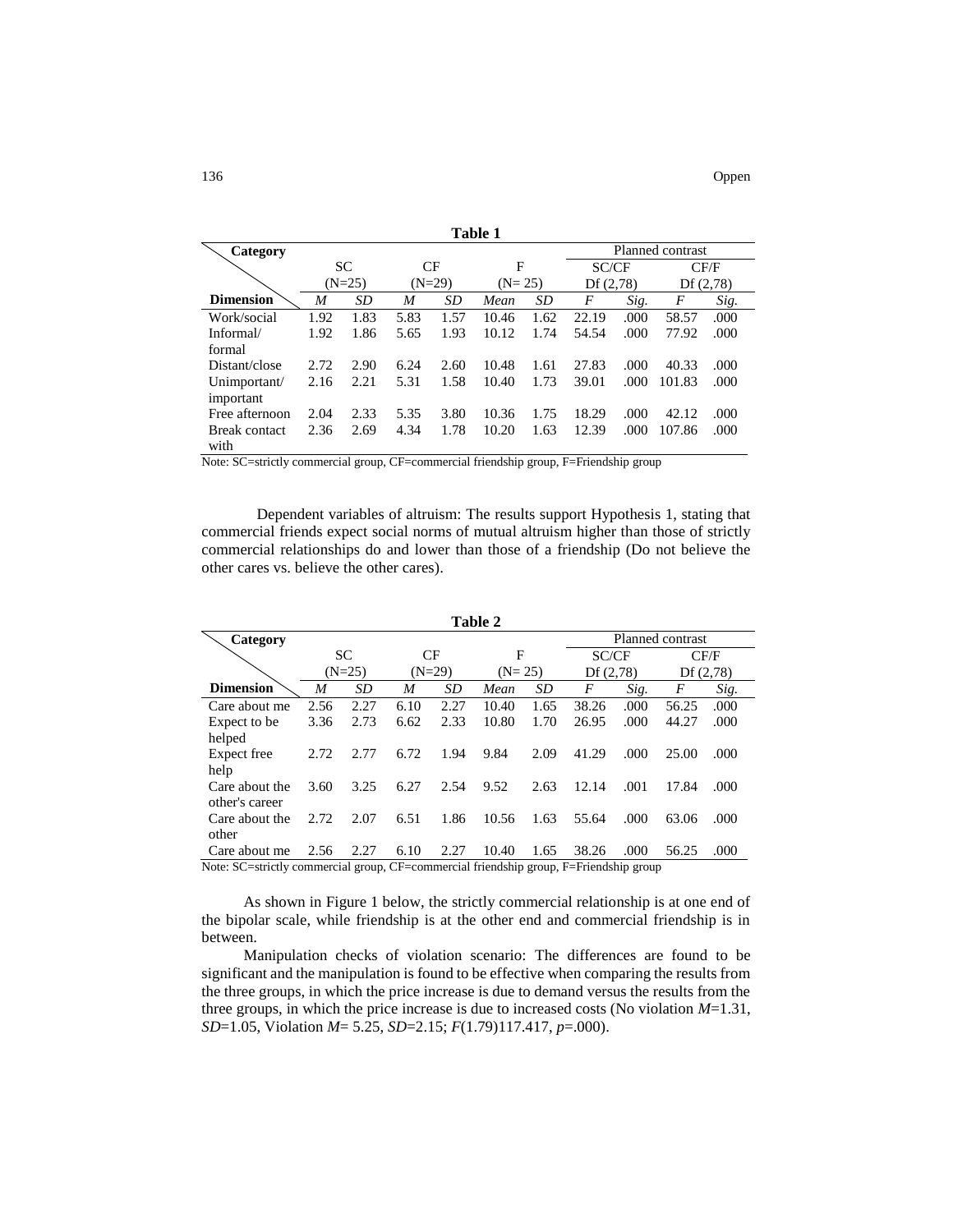

Process measures: The process measures capture the emotional effects in the violation groups compared to the control groups. As previously stated, it is assumed that the SC group will have no reaction, since purely commercial relationships are governed by norms consistent with self-interest-seeking behavior. The result from the contrast analysis shows that there is a difference in how the cohorts in the strictly commercial condition react; thus, they consider the incident to be self-interest seeking, though not a violation.

| Table 3          |          |      |          |      |          |      |                  |      |          |      |  |
|------------------|----------|------|----------|------|----------|------|------------------|------|----------|------|--|
| Category         |          |      |          |      |          |      | Planned contrast |      |          |      |  |
|                  | SC.      |      | CF       |      | F        |      | SC/CF            |      | CF/F     |      |  |
|                  | $(N=25)$ |      | $(N=29)$ |      | $(N=25)$ |      | Df(2,78)         |      | Df(2,78) |      |  |
| <b>Dimension</b> | M        | SD   | M        | SD   | Mean     | SD   | F                | Sig. | F        | Sig. |  |
| Angry            | 2.90     | .831 | 5.06     | 1.62 | 3.33     | 1.75 | 13.55            | .001 | 10.45    | .002 |  |
| Disappointed     | 2.72     | .647 | 5.44     | 1.29 | 4.40     | 2.53 | 16.91            | .000 | 2.99     | .091 |  |
| Surprised        | 2.09     | .701 | 4.77     | 1.26 | 4.00     | 2.03 | 22.46            | .000 | 2.25     | .141 |  |

Note: SC=strictly commercial group, CF=commercial friendship group, F=Friendship group

The results from the planned contrast analysis on the angry, disappointed and surprised reaction indicate that cohorts in the commercial friendship condition were angrier than those in the strictly commercial condition (although the cohorts in both groups were disappointed in and surprised by the behavior. The higher rate of anger from the commercial friendship condition could indicate the prevalence of immediate forgiveness in friendships. However, this is not included in Study 1.

Dependent variables: The findings support Hypotheses 2 and 3, which state that commercial friendships will react by desiring to dissolve the relationship and spread negative word of mouth.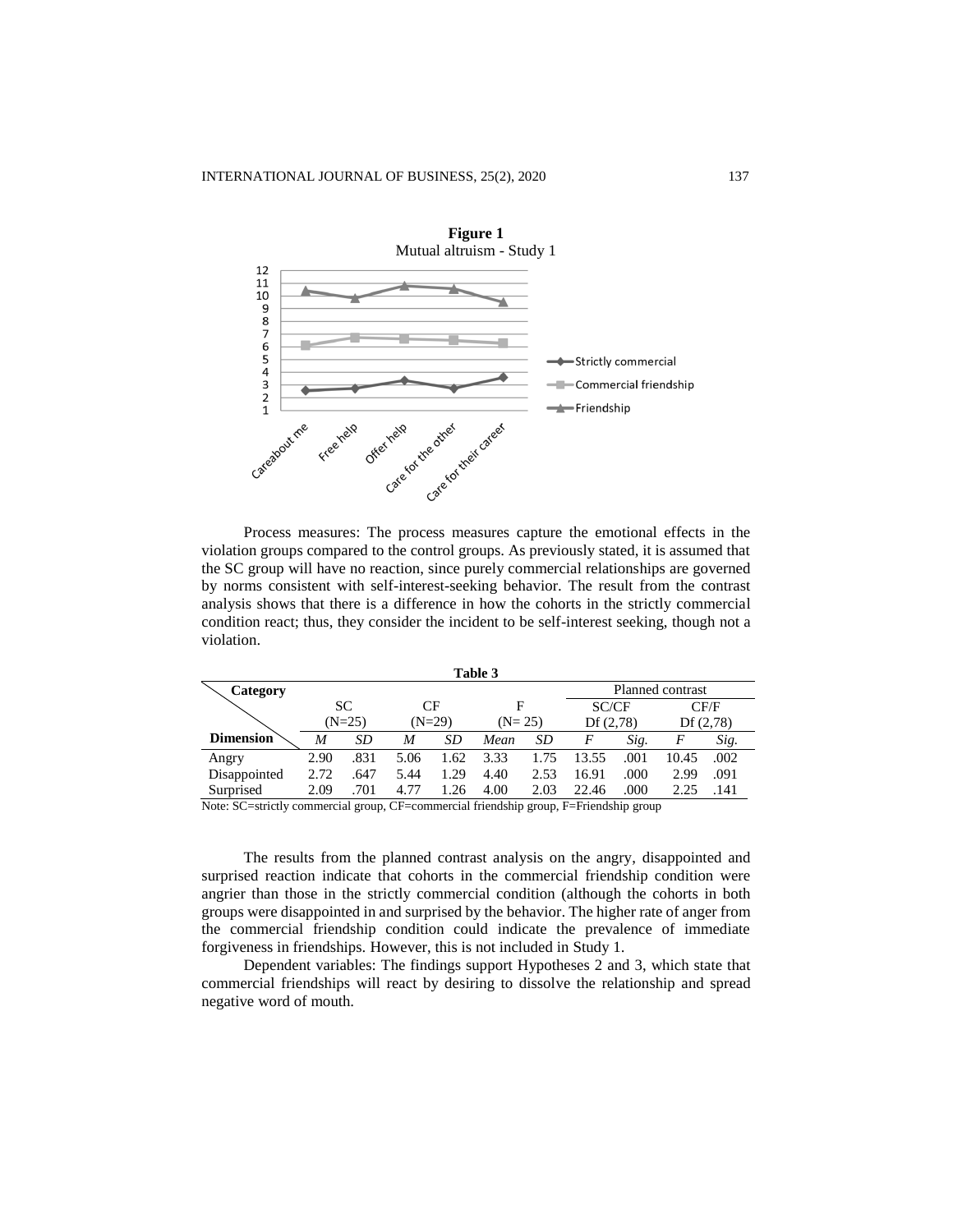| Table 4          |           |      |          |      |                  |      |          |      |          |      |  |
|------------------|-----------|------|----------|------|------------------|------|----------|------|----------|------|--|
| Category         |           |      |          |      | Planned contrast |      |          |      |          |      |  |
|                  | <b>SC</b> |      | CF       |      | F                |      | SC/CF    |      | CF/F     |      |  |
|                  | $(N=25)$  |      | $(N=29)$ |      | $(N=25)$         |      | Df(2,78) |      | Df(2,78) |      |  |
| <b>Dimension</b> | M         | SD   | M        | SD   | Mean             | SD   | F        | Sig. | F        | Sig. |  |
| Desire to        | 3.00      | 1.48 | 5.88     | 2.19 | 3.00             | 1.48 | 47.04    | .000 | 66.70    | .000 |  |
| dissolve         |           |      |          |      |                  |      |          |      |          |      |  |
| Spreading        | 3.54      | 1.50 | 5.82     | 1.74 | 3.93             | 1.71 | 45.62    | .000 | 90.00    | .001 |  |
| negative word    |           |      |          |      |                  |      |          |      |          |      |  |
| of mouth         |           |      |          |      |                  |      |          |      |          |      |  |

Note: SC=strictly commercial group, CF=commercial friendship group, F=Friendship group



**Figure 3** Desire to spread negative WOM - Study 1



The results from Study 1 support Hypotheses 1 and 2. The cohorts in the commercial friendship condition reacted by desiring to dissolve the relationship and spread negative WOM when a self-interest-seeking incident is discovered, a reaction that differs significantly from that found in the strictly commercial and friendship conditions. These findings are interesting, although they do not provide an explanation for why the commercial friendship condition reacts differently than the friendship condition. The strictly commercial condition does not react because self-interest-seeking behavior is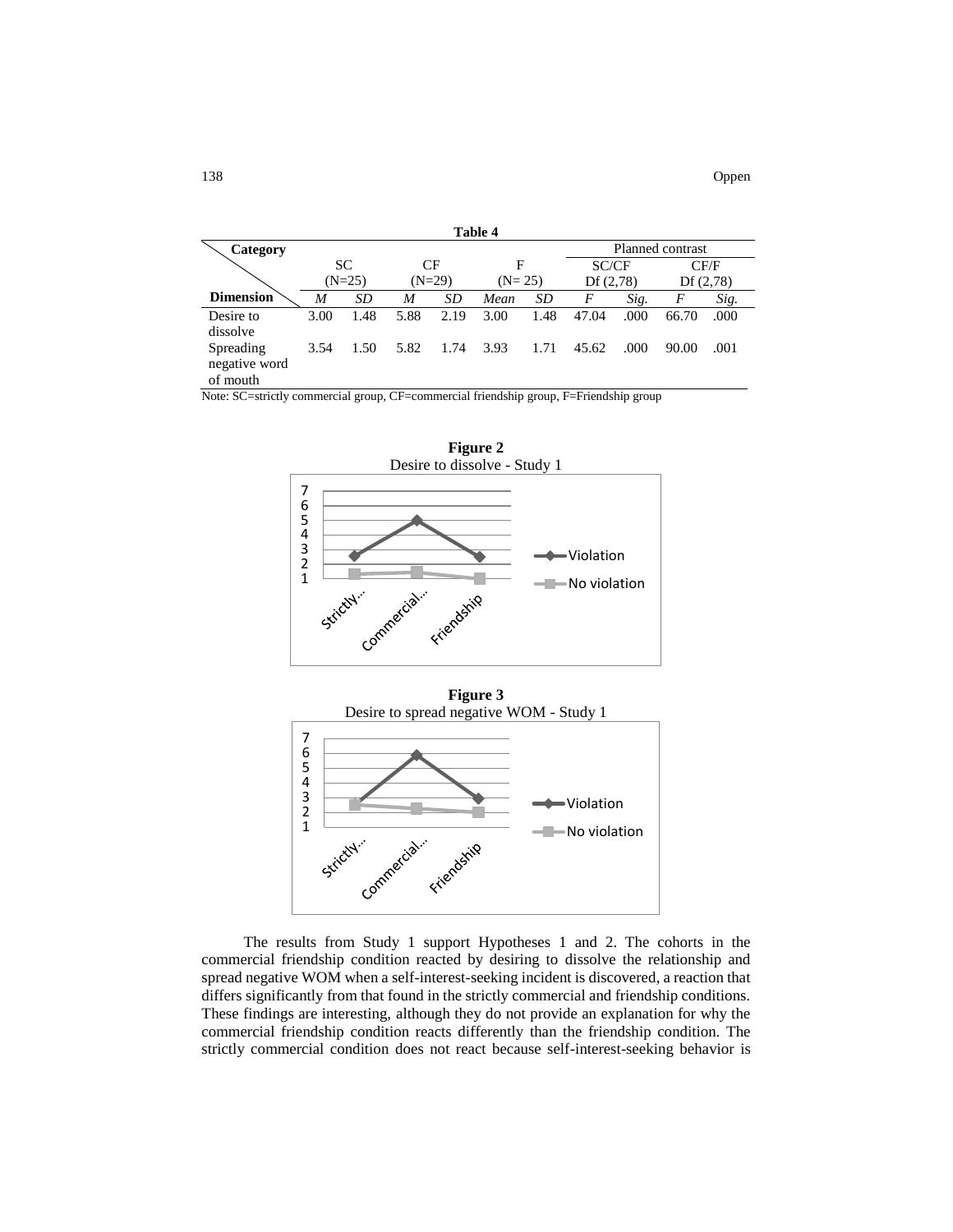perceived as a violation; nevertheless, self-interest-seeking behavior is to be considered as a violation in the friendship condition. The qualitative interviews and manipulation check measures indicate that a friendship is stronger on all dimensions compared to commercial friendships, which could imply that friendship condition offers more incentives to forgive incidents. Additionally, the process measures of the violation scenario indicate an immediate forgiveness, and the subsequent experiments are designed to measure this.

## **C. Experiments 2 and 3: I Forgive My Friends, but Not My Commercial Friends**

The previous study has investigated the concept of altruism, and the reaction when selfinterest-seeking behavior is discovered in the relationship, which indicates that people might be more forgiving with friends than with commercial friends. These next studies are designed to test forgiveness as a possible explanation for why the friendship condition does not show as a strong a reaction as the commercial friendship condition.

Forgiveness is a concept considered by most researchers as a conscious decision, while acknowledging the seriousness of the wrong-to-release or foregoing anger and vengeance (e.g., Enright et al., 1989; Enright et al., 1998). Forgiveness is often described as an altruistic gift (Enright et al., 1998; Worthington, Jr., 1998), one given freely in spite of not being deserved by offenders.

Decisional forgiveness occurs when an individual makes a decision about how to act towards another individual. This results in controlling behavior, but may not necessarily involve altering cognition, motivation or emotion. The decision is on how to act, not in how to think. Exline et al. (2003) have argued that decisional forgiveness is deciding to: (a) control one's own behavior in interactions, (b) not seek revenge, (c) not express resentment, (d) and release the offender from any social debt incurred by the transgression (Exline et al., 2000). Based on the previous results from Study 1, which suggests that friends might be more willing to forgive than commercial friends, we propose our last hypothesis.

H3: In commercial friendships, the discovery of self-interest-seeking behavior will more likely result in a lower willingness to forgive compared to results from its discovery in friendships.

#### **D. Study 2**

In this study, we wanted to provide evidence that if a relationship is perceived as a friendship, forgiveness is more likely than if a relationship is perceived as a commercial friendship.

#### *Design, procedure, stimuli and measures*

In Study 2 the same scenarios were used as in Study 1. The participants first received a text describing their relationship as in the previous studies; secondly, they received manipulation check measures insuring that the manipulation is effective, before they answered questions from the Transgression-Related Interpersonal Motivations Scale – 12-Item Form (TRIM-12). This is a scale developed to measure forgiveness, and has 12 questions, of which the first five measure desire to get even: (1) I'll make him/her pay; (2) I wish that something bad would happen to him/her; (3) I want him/her to get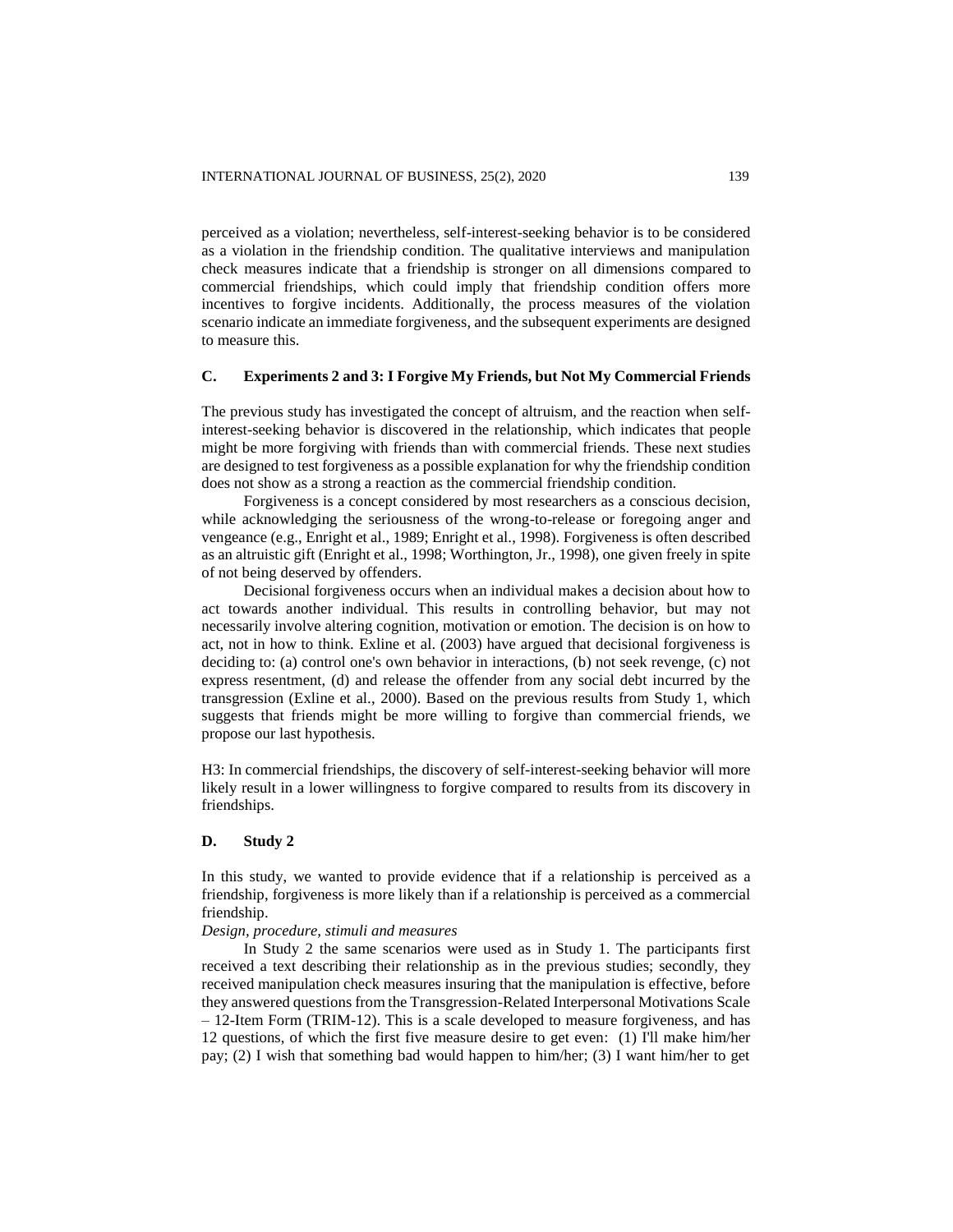what he/she deserves; (4) I'm going to get even; and (5) I want to see him/her hurt and miserable. The following seven items make up its Avoidance scale: (1) I keep as much distance between us as possible; (2) I live as if he/she doesn't exist, or isn't around; (3) I don't trust him/her; (4) I find it difficult to act warmly toward him/her; (5) 1 avoid him/her; (6) I cut off the relationship with him/her; and (7) I withdraw from him/her (McCullough et al. 1998). Avoidance motivation was measured by: 2, 4, 5, 7, 8, 10 and 12, Revenge motivation was measured by 1,3,6,9, and 11. All the questions were asked on a 1–5 Likert scale.

The participants were 81 undergraduate students (40 male and 37 female, with four participants choosing not to answer this question). The average age was 23 years, and the participants were randomly assigned to either of two conditions.

#### **1. Results**

Manipulation check measures and process measures: The manipulations check measures of the relationship condition were all significant, as in the previous studies. The manipulation check measure from the violation scenario and process measures indicated that the manipulation was effective, as in Study 1.

Dependent variables: As predicted, the friendship condition was significantly more forgiving than the commercial friend condition (Avoidance; Friendship *M*=2.10, *SD* .70, Commercial friendship *M*=3.36, *SD*=90, *F*= (1.79) 46.543, *p*=.000. Revenge; Friendship *M*=1.33, *SD*=. 49, Commercial friendship *M*=2.36 *SD*=1.52 *F*= (1.79) 16.581, *p*=.000).



The figures above show that subjects in the commercial friendship condition are less likely to forgive a self-interest-seeking incident.

#### **E. Study 3**

Study 2 found that the commercial friendship condition was much more likely to provoke avoidance and revenge than was a friendship. However, both subjects reported that these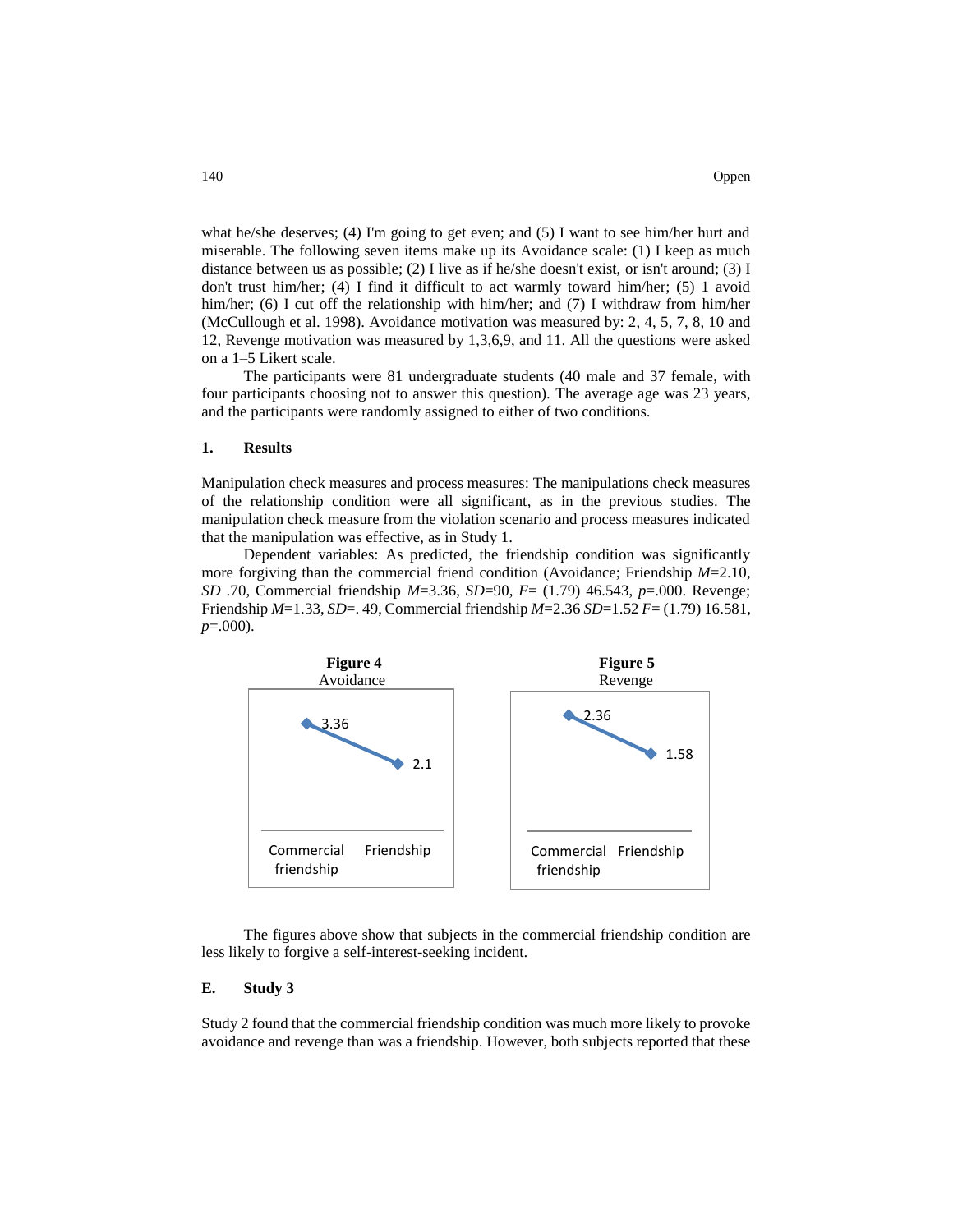violations made them angry. Because we wanted to investigate whether the friendship condition was more likely to suppress their negative feelings, we designed Study 3.

Most scholars view forgiveness as an intentional and voluntary process driven by a deliberate decision to forgive (North, 1987; Enright et al., 1989; Fincham, 2000). This is a cognitive analytical process that results in a decreased desire to retaliate or maintain estrangement from an offender despite their actions.

Within the cognitive load literature it is suggested that subjects under a larger cognitive load have a tendency to be less analytical. The explanation for this is that those under a larger cognitive load are less capable to allocate cognitive resources to react to their decision (Duffey and Smith, 2012). For instance, Shiv and Fedorikhin (1999) found that people given the option of eating an unhealthy cake or a healthy serving of fruit, were likely to select the cake when they were under a high cognitive load. Also it has been found that subjects in this condition are more impulsive, less analytical (Hinson et al., 2003), more risk-averse, exhibit a higher degree of time impatience (Benjamin et al., 2012), make more mistakes (Rydval, 2011), have less self-control (Shiv and Fedorikhin, 1999; Ward and Mann 2000), fail to process available information (Gilbert et al., 1988), perform worse on gambling tasks (Hinson et al., 2002), are more susceptible to a social label (Cornelissen, Dewitte et al., 2007) and have different evaluations of the fairness of outcomes (Van den Bos et al., 2006; Cornelissen et al., 2011; Schulz et al., 2014).

We therefore assume that the friend in a high load cognition is no longer able to suppress his/her feeling and will not be as forgiving as in a low load cognition. It is expected that a high load friendship condition is similar to a commercial relationship because the subjects are not able to suppress their feelings.

H4: In a low load friendship, the discovery of self-interest-seeking behavior will more likely result in a lower willingness to forgive compared to results from its discovery in a high load friendship.

Due to cognitive load, we hypothesize that the subject in a commercial friendship condition is expected to be even less forgiving in a high load condition.

H5: In a low load commercial friendship condition, the discovery of self-interest-seeking behavior will more likely result in a lower willingness to forgive compared to results from its discovery in high load commercial friendships.

#### **F. Method**

#### **1. Design, Procedure, Stimuli and Measures**

A total of 180 undergraduate students were randomly assigned to one of four conditions. There were more women than men participating; however, gender did not exert any primary or interaction effect and is ignored in the remainder of the study.

The first part of the study was similar to the first part of the previous study. Nevertheless, we measured interpersonal closeness using the Inclusion of Other in the Self Scale (IOS Scale) (Aron et al., 1992). This is a single-item, pictorial measure of closeness. In the IOS Scale, respondents select the picture that best describes their relationship, with each representing various degrees of overlap of two circles. One circle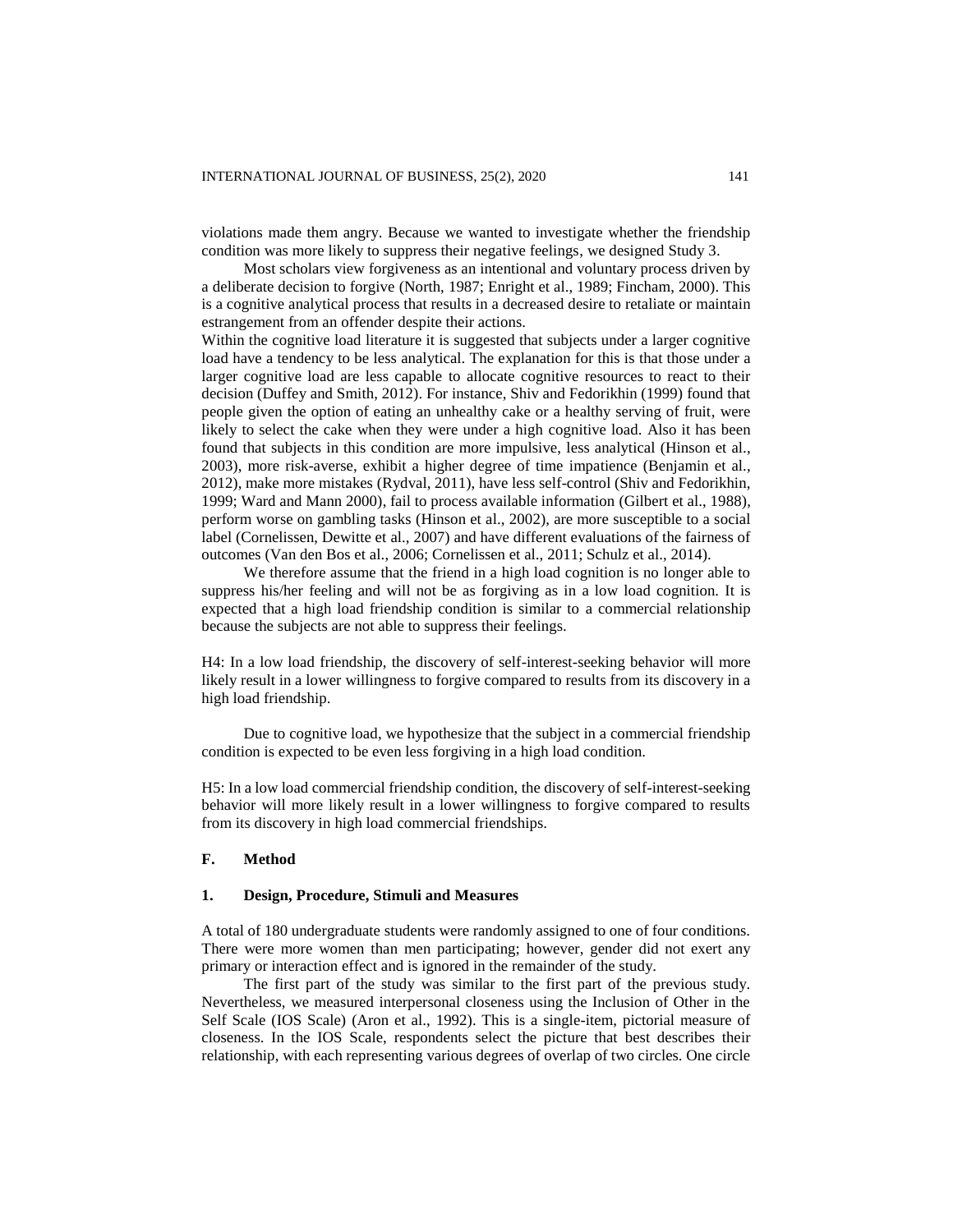represents the self (S), while the other represents the other person (O). The figures are designed so that the degree of overlap progresses in a linear manner, thus creating a seven-step, interval-level scale. At the one end, the anchors are two circles that touch each other but do not overlap, whereas at the other end, the two circles overlap almost completely.

Immediately after indicating the closeness of the relationships, the participants were instructed to memorize a seven-digit number; the others remembered an easier, structured sequence of seven digits (1234567). The number only remains on the screen for eight seconds, and the participants were informed that they would be asked to reproduce the number they had memorized. The number remained on the screen for eight seconds and the participant was immediately asked to read the violation scenario; lastly, they answered three process measures before answering the TRIM scale, as in Study 3.

#### **2. Results**

The manipulation check measure indicated that the scenarios were effective. The results indicated that the scenarios were effective on the IOS scale (Friend + low *M*= 5.24, *SD* = .830; Friend + High *M*=5.00, *SD* = .956; Commercial friend + low *M*=2.67, *SD*=.853; Commercial friend + high = .730 *F* (3.173)=134.563,  $p=0.000$ . The manipulation check measures of self-interest-seeking indicated that all groups found the incident self-interestseeking as in the previous studies.

As predicted, the friendship  $+$  low load was significantly more forgiving than the high load friendship condition in Avoidance (*M*<sub>friendship+low load= 1.80, *SD*<sub>friendship+low load= .56</sub></sub>  $M$ friendship+high load = 2.79, *SD* friendship+high load = .76,  $M$ commercial friendship+low load= 2.73 *SD* commercial friendship+low load= $.72$  *M*<sub>commercial friendship+high load = 3.30, *SD* commercial friendship+high load = .93, *F*</sub>  $(3.176) = 31.455$ ,  $p = .000$ ). To help investigate the interaction effect, a Tukey HSD test was used. The results from this test indicated that friends in a low load condition were significantly more forgiving than friends in a high load condition (*p*=.000), Moreover, the commercial low load friendship was more forgiving than the commercial high load (*p*=.000). As expected, there were no significant differences between friend high load and commercial friend  $(p=982)$ , though there were significant differences in the commercial low load friend versus commercial high load friend (*p*=.002). Additionally, the friend high load was more forgiving than the commercial friend high load  $(p=.005)$ . The revenge variable also indicated that the friendship low load was significantly more willing to forgive than the friendship high load  $(p=.000)$ . The same pattern was also found in the revenge variable: (*M*<sub>friendship+low load= 1.58, *SD*friendship+low load=.37 *M*<sub>friendship+high load =</sub></sub> 2.38, *SD* friendship+high load = .76, *M*commercial friendship+low load= 2.39, *SD*commercial friendship+low load=.72  $M$ commercial friendship+high load = 2.95, *SD* commercial friendship+high load = .93, *F* (3.176) = 24.663, *p*=.000). The Tukey test indicated that friends in a low load condition were significantly more forgiving than friends in a high load condition  $(p=0.000)$ , whereas the commercial low load friendship was more forgiving than the commercial high load  $(p=.000)$ . In addition, as expected, there were no significant differences between friend high load and commercial friend low load  $(p=1,000)$ . There were significant differences in the commercial friend low load versus commercial friend high load (*p*=.002), while the friend high load was more forgiving than the commercial friend high load (*p*=.002).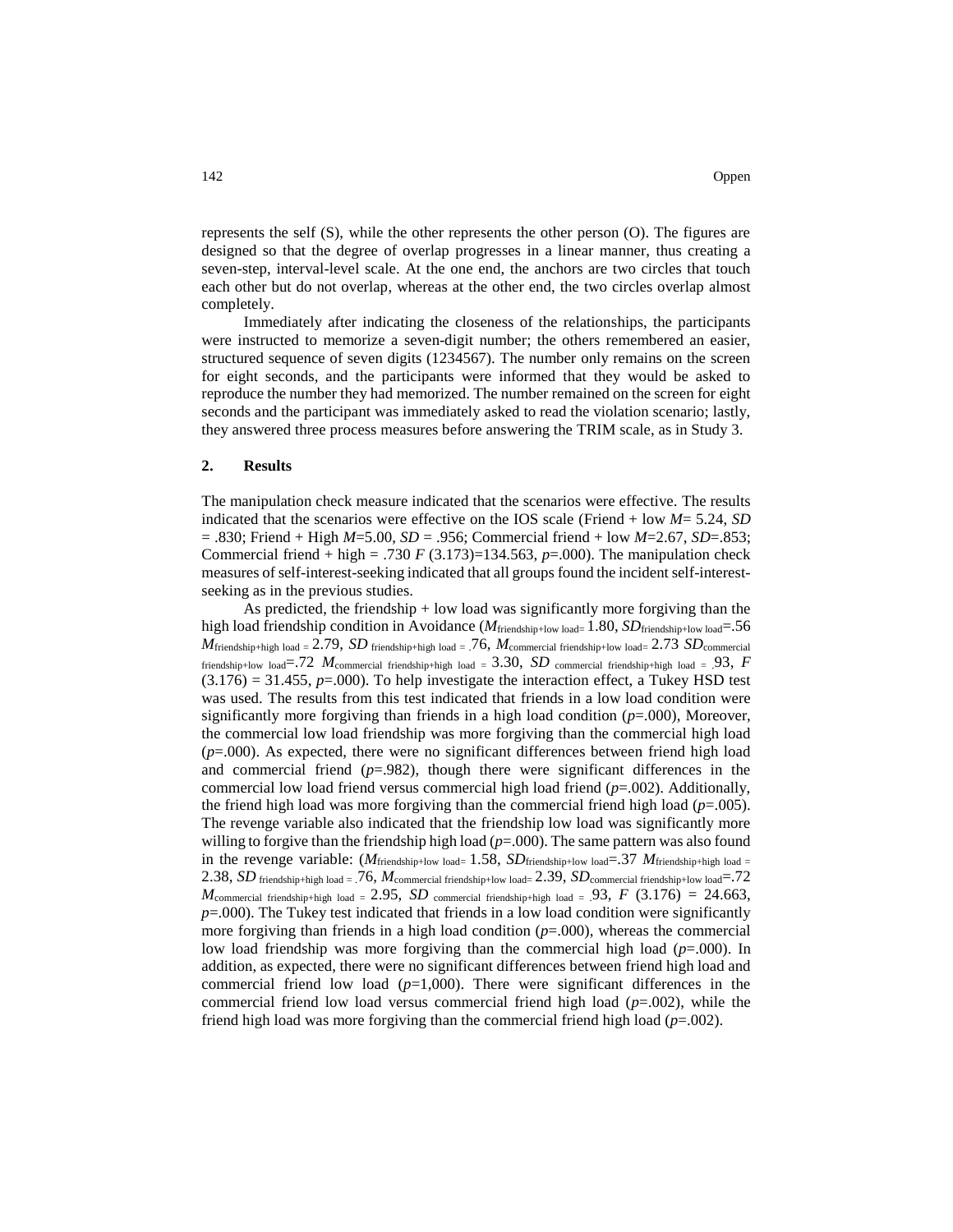

These results indicate that both commercial friends and friends are less capable of suppressing their feelings and making a decision to forgive when given a high load. However, the friends are more likely to make the decision to forgive.

#### **III. GENERAL DISCUSSIONS**

Study 1 clearly demonstrated that commercial friendships expect mutual altruism, though to a lower degree than what is expected in friendships. Studies 1, 2 and 3 also show that self-interest-seeking behavior within the context of a commercial friendship and friendship is seen as a violation of norms. Even so, unlike the bonds of affection that cement friendships, commercial relationships are more tenuous, in which norm violations are more likely to result in relationship dissolution and the spread of negative WOM found in Study 2. These findings undoubtedly have substantial managerial implications. In Study 2 we found that friends are more willing to forgive than commercial friends, while in Study 3 we found that this is due to the ability to suppress their feelings and make a decision to forgive.

#### **A. Managerial Implications**

Commercial friendship is an important and popular strategy and employees in a variety of sectors are encouraged to "make friends and not transactions". Price and Arnould (1999) argue that since there is a strong correlation between friendship and loyalty, the formation of commercial friendships should be encouraged. Consequently, companies across a range of industries frequently attempt to capitalize on social relationships to achieve commercial aims (Grayson, 2008). Swan and colleagues (Swan et al., 2001) stress the need to develop training for salespeople that focuses on relationship management, rather than on closing deals.

An argument against this strategy is that friends and customers want contradictory outcomes. Therefore, it is unlikely that these same expectations would be able to coexist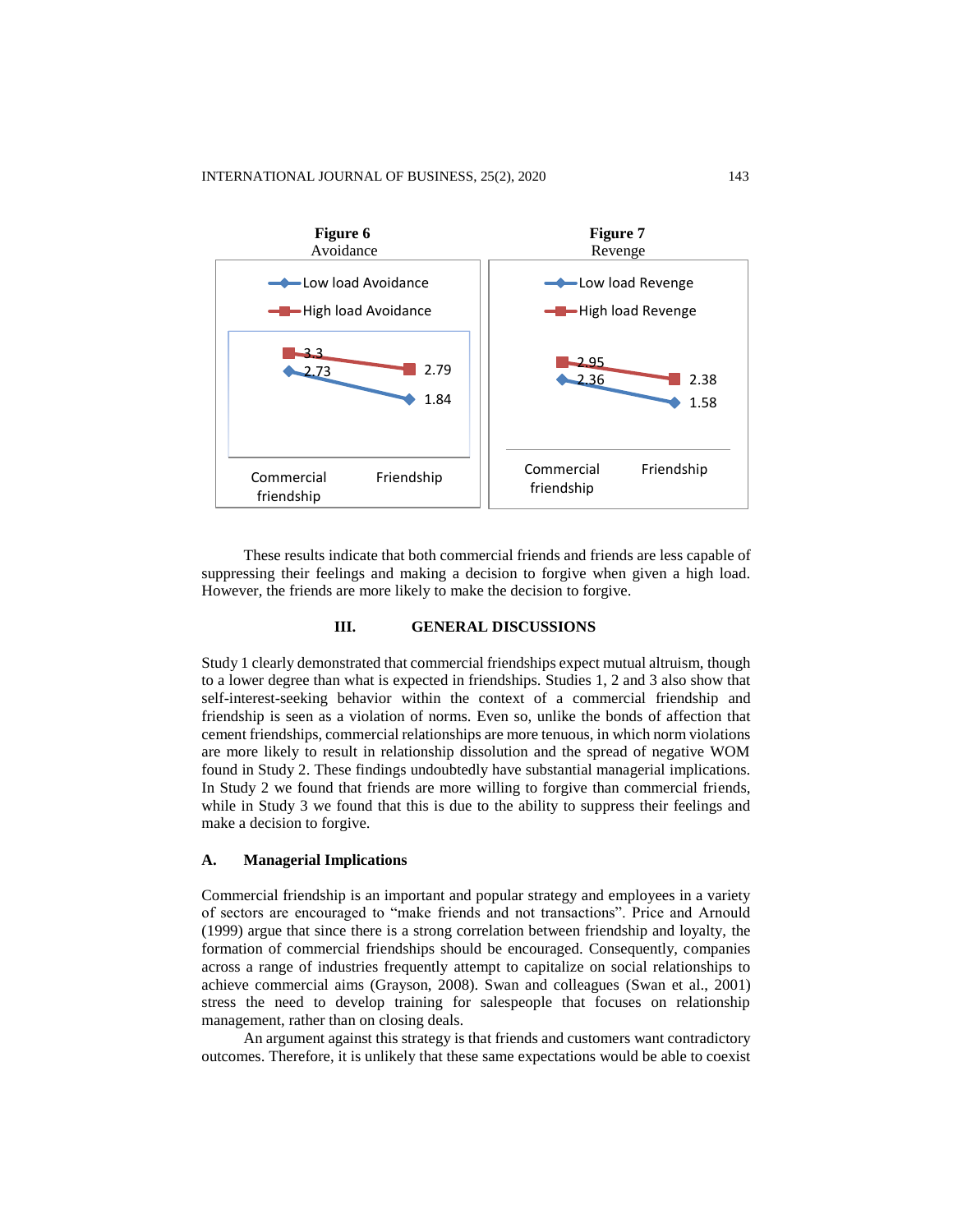in a friendship (Bäckström et al., 2009). For example, it is expected that friends want the best for each other, if for no other reason than because they are friends (Grayson, 2007).

Based on previous studies and the result of this study, it seems reasonable to conclude that cultivating commercial friendships is a well-advised strategy, but a strategy that does restrict the organization. The results from this study have clear implications for the practice of personal selling, as well as for those who manage the activity.

This study, through different experiments, shows that the consumer considers the relationship to be more than a series of self-interested transactions. In fact, the consumer sees the relationship as governed by a mutual altruism, although weaker than if the relationship is seen as a pure friendship. Consequently, what is appropriate and acceptable behavior in a commercial friendship is different from other relationships, and organizations and their sales representatives need to manage these relationships differently.

As previously emphasized, this study found that commercial friends react strongly to self-interest-seeking behavior. In light of the fact that self-interests and commercial interests are very tightly connected, avoiding this reaction might be especially challenging for managers. The commercial friendship comes with the expectation of altruism, although the relationship has not developed into a full friendship. Therefore, while altruism is expected, the willingness to break the relationship and spread negative WOM in the face of a norm violation is much higher than what transpires in pure friendships. One possible way to avoid negative reactions is to try to develop these relationships into a purer friendship form. However, as Heide and Wathne (2006) argue, establishing friendships requires a lot of effort and time, and it is difficult to turn a customer into a friend (pp. 97–98).

The findings of this study do not mean that commercial friendship strategies are always ill-advised but add knowledge to how companies and their employees should interact if they become involved in such relationships. The results of this study show some worrying tendencies of negative behaviors from the consumers when violations occur in the relationships. For this reason, companies may want to weigh the costs and benefits of pursuing commercial friendships. The management of these relationships are essential for achieving positive effects and avoiding damaging effects. Managers should be careful not to violate the norms of commercial friendships and need to develop knowledge about the governing mechanisms of the relationship.

#### **B. Limitations and Future Research Directions**

This research has several limitations. The study only investigates these relationships from the consumer's perspective and only in a B2C context. Moreover, despite the fact that qualitative interviews indicated the existence of these mechanisms in many contexts (hairdresser, home parties, grocery stores, restaurants, etc.), the hypothesis is only tested in the context of retail sellers. The qualitative interviews also indicated that these relationships and the mechanism found in the study are also applicable to B2B context. However, this context is not sufficiently explored in this study, but B2B contexts might be interesting avenues for future research. There might also be situations that moderate the effects of norm violations. For example, if a commercial friendship is part of a network (e.g. commercial ties with a friend of a close friend, between neighbors, between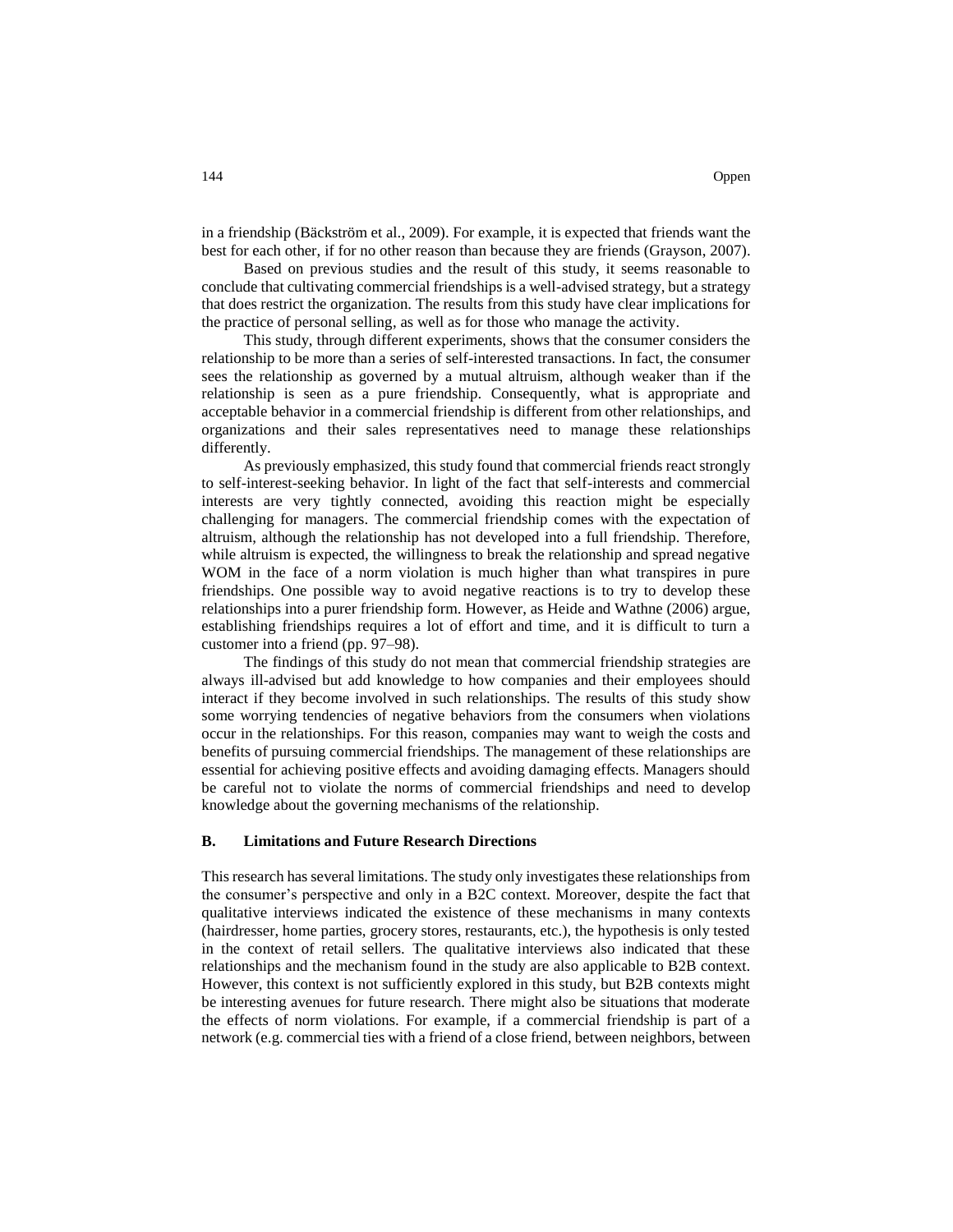people with children in the same school, etc.), the reactions to self-interested behavior could be moderated by tighter bonds between those within the commercial relationship.

Another limitation is related to the categorization of the three groups. The qualitative interviews and the experiments indicate that the relationships in the study are recognizable, but it is still highly likely that relationships exist in between the categories and come in many shades and grades. A commercial friendship that is closer to a friendship might moderate the effects of norm violations, thereby resulting in a situation in which the customer would react in ways similar to those reactions found in the friendship condition. This is also an opportunity for a future follow-up study.

This limitation is also related to the scenarios. The scenarios are very broad and unspecific. This is a strength insofar as the scenarios are less restrictive, but it could also be that the scenarios do not precisely capture other relationships of interest. Furthermore, there might be critical dimensions that are not revealed in the qualitative study, and hence not included in the experiments. Capturing other scenarios and dimensions could be goals for future research.

The desire to dissolve and spread negative WOM is another obvious limitation. The study only measures the desire to act and not the actual act. Due to the exploratory nature of the study and resource limitations, experiments were executed in a laboratory setting, rather than in real life situations. This affects the external validity, so testing the hypothesis outside of the laboratory setting is yet another possible research avenue.

The study also tests only violations of the social norms of altruism. However, it is reasonable to assume that violating other governing norms of the relationship may also have the same effects. Investigating reactions when other norms are violated might be an interesting research avenue. Additionally, it could be worthwhile to investigate the limitations of friendships, and how serious an offence needs to be before reactions set in.

#### **REFERENCES**

Ariely, D., 2008. *Predictably Irrational*. New York: HarperCollins.

- Aron, A., E. Aron, and D. Smaollan, 1992, "Inclusion of Other in the Self Scale and the Structure of Interpersonal Closeness," *Journal of Personality and Social Psychology* 63(4): 596.
- Bäckström,L., C. Campbell, L. Pitt, and D. Nel, 2009, "Personal Acquaintances and Salespeople in Financial Services: Differences between Customers and Friends," *Journal of Financial Services Marketing* 14(1).
- Bagozzi, R.P., 1975. "Marketing as Exchange," *The Journal of Marketing*: 32–39.
- Benjamin, D. J., D. Cesarini, M. J.H.M van der Loss, C.T. Dawes, P.D. Koellinger, P.K.E. Magnusson. C.F. Vhabrus, D. Conley, D. Laibson, M. Johannesson, and P.M. Visscher, 2012, "The Genetic Architecture of Economic and Political Preferences," *Proceedings of the National Academy of Sciences* 109(21): 8026–8031.
- Berry, L.L., 1983. "Relationship Marketing," *Emerging Perspectives on Services Marketing* 66 (3): 33–47.
- Bicchieri, C., 2005, *The Grammar of Society: The Nature and Dynamics of Social Norms,* Cambridge University Press.
- Blum, A.L., 1980, *Friendship, Altruism and Morality*, London: Routledge & Kegan Paul.
- Braver, S.L., D.P. MacKinnon, and M. Page, 2003, *Levine's Guide to SPSS for Analysis of Variance*, Psychology Press.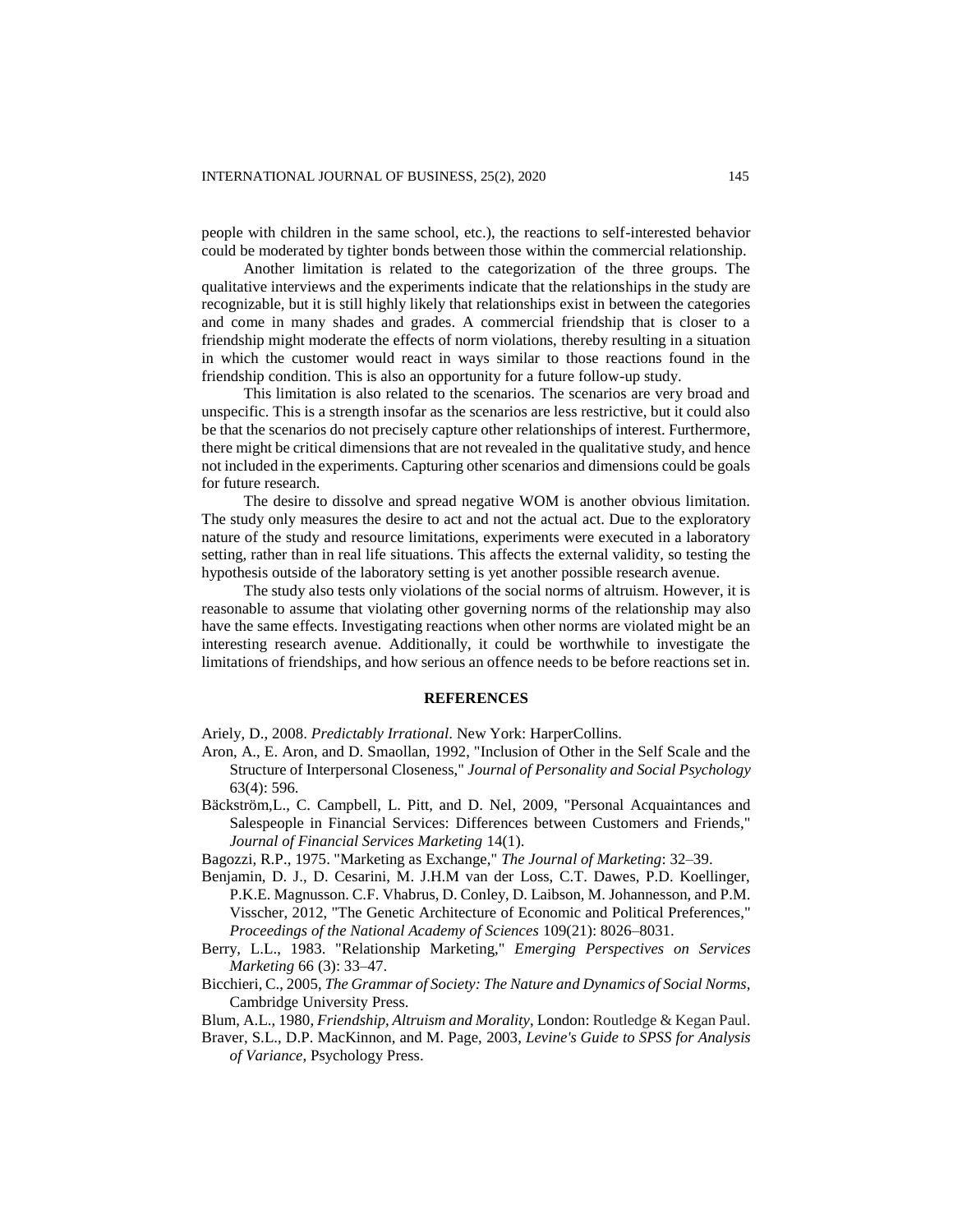- Cialdini, R.B., C.A. Kallgren, and R.R. Reno, 1991, "A Focus Theory of Normative Conduct: A Theoretical Refinement and Reevaluation of the Role of Norms in Human Behavior," *Advances in experimental social psychology* 24: 201–234.
- Clark, M.S., and J. Mils, 1993, "The Difference between Communal and Exchange Relationships: What It Is and Is Not," *Personality and Social Psychology Bulletin* 19(6): 684–691.
- Cornelissen, G., S. Dewitte, and L. Warlop, 2011, "Are Social Value Orientations Expressed Automatically? Decision Making in the Dictator Game," *Personality and Social Psychology Bulletin.*
- Cornelissen, G., et al., 2007, "Whatever People Say I Am, that's What I Am: Social Labeling as a Social Marketing Tool," *International Journal of Research in Marketing* 24(4): 278–288.
- Duffy, S., and J. Smith, 2012, "Cognitive Load in the Multi-Player Prisoner's Dilemma Game: Are there Brains in Games?" *[Journal of Behavioral and Experimental](https://www.sciencedirect.com/science/journal/22148043)  [Economics](https://www.sciencedirect.com/science/journal/22148043) [51](https://www.sciencedirect.com/science/journal/22148043/51/supp/C)*: 47–56.
- Elster, J., 1989, "Social Norms and Economic Theory," *Journal of Economic Perspectives* 3(4): 99–117.
- Enright, R.D., S. Freedman, and J. Rique, 1998, 1998, "The Psychology of Interpersonal Forgiveness," *Exploring Forgiveness*: 46–62.
- Enright, R.D., M.J. Santos, and R. Al-Maburk,1989, "The Adolescent as Forgiver," *Journal of Adolescence* 12(1): 95–110.
- Exline, J.J., and R.F. Baumeister, 2000, "Expressing Forgiveness and Repentance," *Forgiveness: Theory, Research, and Practice*.
- Exline, J.J., E.L. Worthington, P. Hill, and M. McCullough, 2003, "Forgiveness and Justice: A Research Agenda for Social and Personality Psychology," *Personality and Social Psychology Review* 7(4): 337–348.
- Fincham, F.D., 2000, "The Kiss of the Porcupines: From Attributing Responsibility to Forgiving," *Personal Relationships* 7(1): 1–23.
- Gilbert, D.T., B.W. Pelham, and D.S. Krull, 1988, "On Cognitive Busyness: When Person Perceivers Meet Persons Perceived," *Journal of Personality and Social Psychology* 54(5): 733.
- Grayson, K., 2007, "Friendship Versus Business in Marketing Relationships," *Journal of Marketing* 71(4): 121–139.
- Gremler, D.D., K.P. Gwinner, and S.W, Brown, 2001, "Generating Positive Word-of-Mouth Communication Through Customer-Employee Relationships," *International Journal of Service Industry Management* 12(1): 44–59.
- Gwinner, K.P., D.D. Gremler, and M.J. Bitner, 1998, "Relational Benefits in Services Industries: The Customer's Perspective," *Journal of the Academy of Marketing Science* 26(2): 101–114.
- Haytko, D.L., 2004, "Firm-to-Firm and Interpersonal Relationships: Perspectives from Advertising Agency Account Managers," *Journal of the Academy of Marketing Science* 32(3): 312–328.
- Heide, J.B., and K.H. Wathne, 2006, "Friends, Businesspeople, and Relationship Roles: A Conceptual Framework and A Research Agenda," *Journal of Marketing* 70(3): 90–103.
- Hendrick, C., and S.S. Hendrick, 2000, *Close Relationships: A Sourcebook*, Thousand Oaks, Calif., Sage Publications.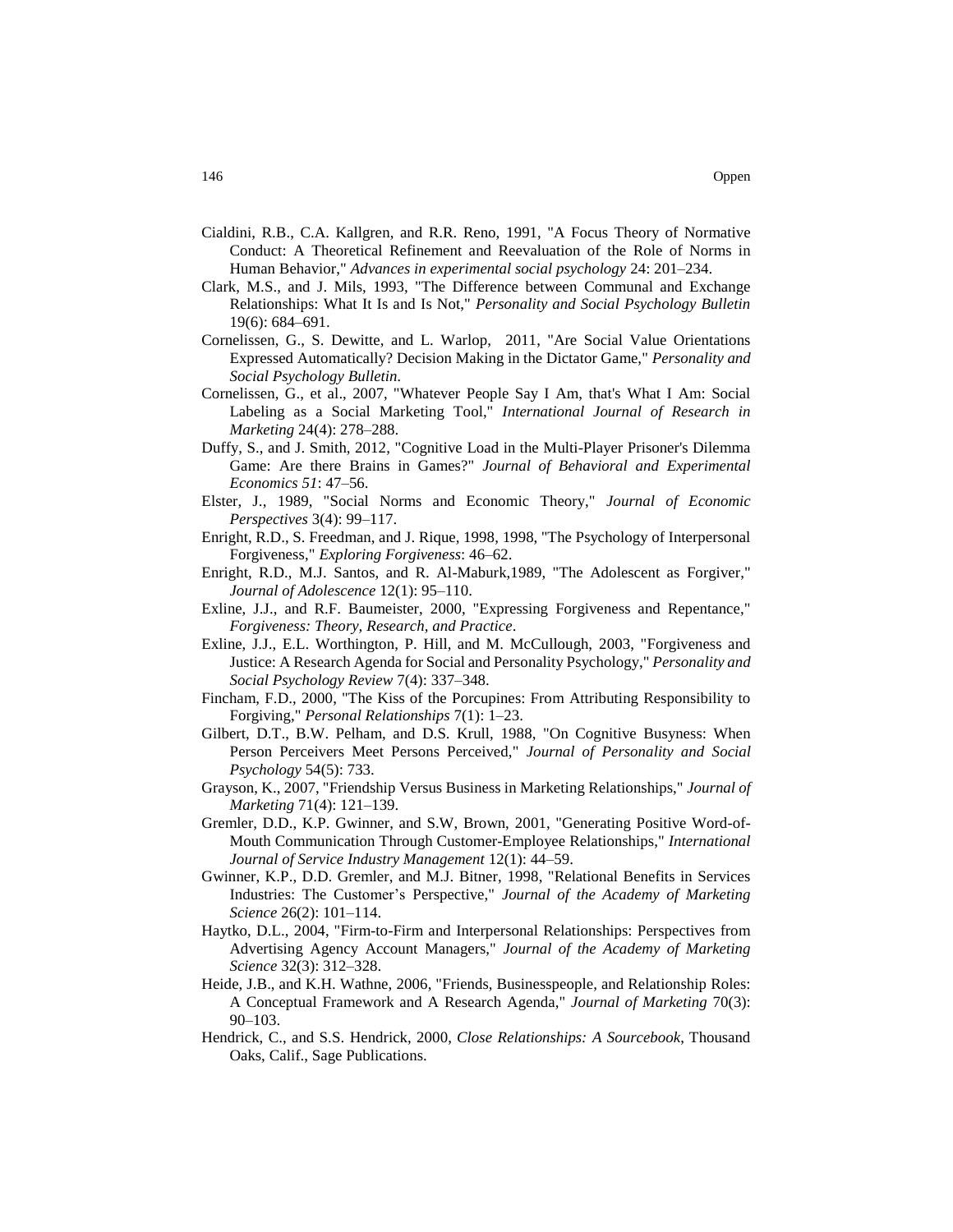- Hinson, J.M., T.L. Jameson, and P. Whitney, 2002, "Somatic Markers, Working Memory, and Decision Making," *Cognitive, Affective, and Behavioral Neuroscience* 2(4): 341–353.
- Hinson, J.M., T.L. Jameson, and P. Whitney, 2003, "Impulsive Decision Making and Working Memory," *Journal of Experimental Psychology: Learning, Memory, and Cognition* 29(2): 298.
- Johnson, M.D., and F. Selnes, 2004, "Customer Portfolio Management: Toward a Dynamic Theory of Exchange Relationships," *Journal of Marketing* 68(2): 1–17.
- Levine, T.R., L.N. Anders, J. Banas, K.L. Baum, K. Endo, S.D.S. Hu, and N.C.H. Wong, 2000, "Norms, Expectations, and Deception: A Norm Violation Model of Veracity Judgments," *Communications Monographs* 67(2): 123–137.
- Metts, S., and W.R. Cupach, 2007, "Responses to Relational Transgressions: Hurt, Anger, and Sometimes Forgiveness," *The Dark Side of Interpersonal Communication* 2: 243–274.
- Mills, J., T.E. Ford, M.S. Clark, and M. Johnson, 2004, "Measurement of Communal Strength," *Personal Relationships* 11(2): 213–230.
- Morgan, R.M., and S.D. Hunt, 1994, "The Commitment-Trust Theory of Relationship Marketing," *Journal of Marketing* 58(3): 20–38.
- North, J., 1987, "Wrongdoing and Forgiveness," *Philosophy* 62(242): 499–508.
- Piliavin, J. A. and H.-W. Charng, 1990, "Altruism: A Review of Recent Theory and Research," *Annual Review of Sociology*: 27–65.G
- Price, L.L. and E.J. Arnould, 1999, "Commercial Friendships: Service Provider-client Relationships in Context," *The Journal of Marketing*: 38–56.
- Ravald, A. and C. Grönroos, 1996, "The Value Concept and Relationship Marketing," *European Journal of Marketing* 30(2): 19–30.
- Reynolds, K.E., and S.E. Beatty, 1999, "Customer Benefits and Company Consequences of Customer-Salesperson Relationships in Retailing," *Journal of Retailing* 75(1): 11–32.
- Rydval, O., 2011, "The Causal Effect of Cognitive Abilities on Economic Behavior: Evidence from A Forecasting Task with Varying Cognitive Load," *CERGE-EI, Working paper.*
- Schulz, J.F., et al., 2014, "Affect and Fairness: Dictator Games under Cognitive Load," *Journal of Economic Psychology* 41: 77–87.
- Sheth, J.N., and A. Parvatiyar, 1995, "Relationship Marketing," *International Business Review* 4(4): 391–396.
- Shiv, B., and A. Fedorikhin, 1999, "Heart and Mind in Conflict: The Interplay of Affect and Cognition in Consumer Decision Making," *Journal of Consumer Research*  26(3): 278–292.
- Macneil, I.R., 1980, "*The New Social Contract: An Inquiry into Modern Contractual Relations*," New Haven, NJ, Yale University Press.
- Swan, J.E., M. Mayo, C. Goodwin, and L.D. Richardson, 2001, "Customer Identities: Customers as Commercial Friends, Customer Coworkers or Business Acquaintances," *Journal of Personal Selling & Sales Management* 21(1): 29–37.
- Van den Bos, K., D.R. Bobocel, S.L. Peters, and J.F. Ybema, 2006, "On Preferences and Doing the Right Thing: Satisfaction with Advantageous Inequity when Cognitive Processing is Limited," *Journal of Experimental Social Psychology* 42(3): 273–289.